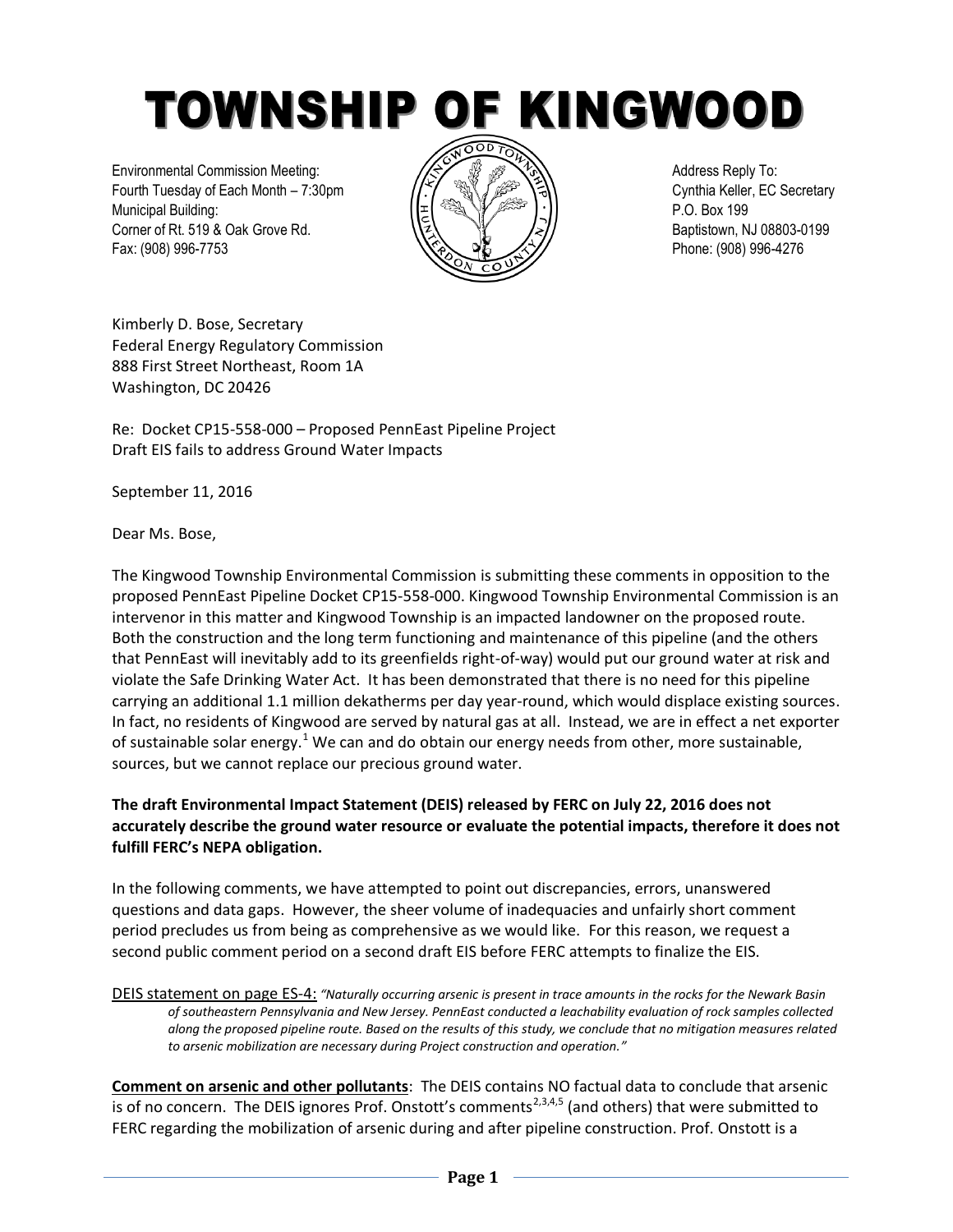Professor at Princeton University, one of the most esteemed universities in the world. Prof. Onstott has published many papers on the mobilization of arsenic into the environment and is considered an expert in this field. In addition, according to Dr. Julia Barringer (retired from USGS and author of extensive research on arsenic in the environment and also an expert in this field) the reducing environment resulting from cathodic protection (which is necessary to prevent corrosion of the pipeline) would be likely to increase arsenic in ground water.<sup>6</sup> FERC's use of one unpublished study to support their conclusion that arsenic is not a valid concern is unscientific at best. Since the cited study (Serfes, M.E. 2016. *Final Report of U.S. EPA Method 1627 Kinetic and HDD Leach Test Results and Implications for Arsenic Mobilization Related to the Proposed PennEast Pipeline*. Prepared for: Hatch Mott MacDonald, Inc. for PennEast Pipeline) has not been made available to the public, it is impossible to fully evaluate its merits or applicability. However, based on the title, we suspect it is limited in scope and applicability, and therefore does not represent the weight of evidence on the potential of the pipeline to increase arsenic in groundwater.

To reiterate our previous comments to FERC that FERC continues to ignore, we have concerns about the pipeline's impacts on ground water quality, including arsenic, sediments, bacteria, radionuclides, radon, nutrients, pesticides and disinfection byproduct precursors. Several New Jersey Geological Survey reports document that the ground water supply is vulnerable to arsenic levels in ground water and we believe that evidence points to the probability that the pipeline would exacerbate the problem and impact public health. The arsenic is due to the Lockatong argillite and Brunswick shale belt that runs through Kingwood Township and along the proposed pipeline route in Hunterdon and Mercer Counties. The Private Well Testing Act results from 2002 – 2007 revealed that 41% of wells tested in the township exceeded the NJ arsenic standard. The report concluded that 1.) certain geologic formations in the Piedmont region contain layers that may leach arsenic into the ground water as it passes through, and 2.) wells drilled into bedrock aquifers are more susceptible to fecal coliform contamination than wells in the coastal plain.<sup>7</sup> In a 2005 study by NJDEP of noncommunity water sources (e.g. schools, restaurants and churches), it was determined that the majority of Kingwood's noncommunity water sources are highly susceptible to contamination from inorganics (including arsenic), radionuclides and radon; and are moderately susceptible to contamination from nutrients, pesticides and disinfection byproduct precursors.<sup>8</sup> Construction of the pipeline, including extensive blasting throughout our township, will release sediments and potentially other contaminants into the fractured bedrock. Any of these fractures that connect to wells will degrade the drinking water in those wells. If construction activities damage septic systems or enhance fracture connections between septic systems and wells public health is at risk.

**DEIS statement on page 4-127, section 4.7.3.1:** "Temporary impacts during construction of the pipeline facilities in residential areas could include… potential damage to existing septic systems or wells."

**Comment on damage to septic systems or wells**: This statement represents the *entirety* of the DEIS discussion of potential damage to septic systems and wells (the non-public Well Monitoring Plan *might* discuss this, but we can't know that, since it hasn't been made public). 100% of Kingwood (and most of the surrounding region) relies on individual private septic systems and individual private wells. While 6 to 9 months is "temporary" compared to the geologic timeframe, a household can't function without a properly functioning and safe septic system and well. Disregarding the importance of "temporary" impacts also ignores PennEast's future plans for colocation (publicly touted by PennEast subscribers for the money-making potential) of multiple additional pipelines in its right-of-way. Repeated waves of "temporary" impacts to people's lives, health and the environment cannot be ignored as insignificant. The cumulative impacts of Pipeline construction activities, including blasting and movement of extremely heavy equipment, risks damaging septic systems and wells, but the DEIS does not address this.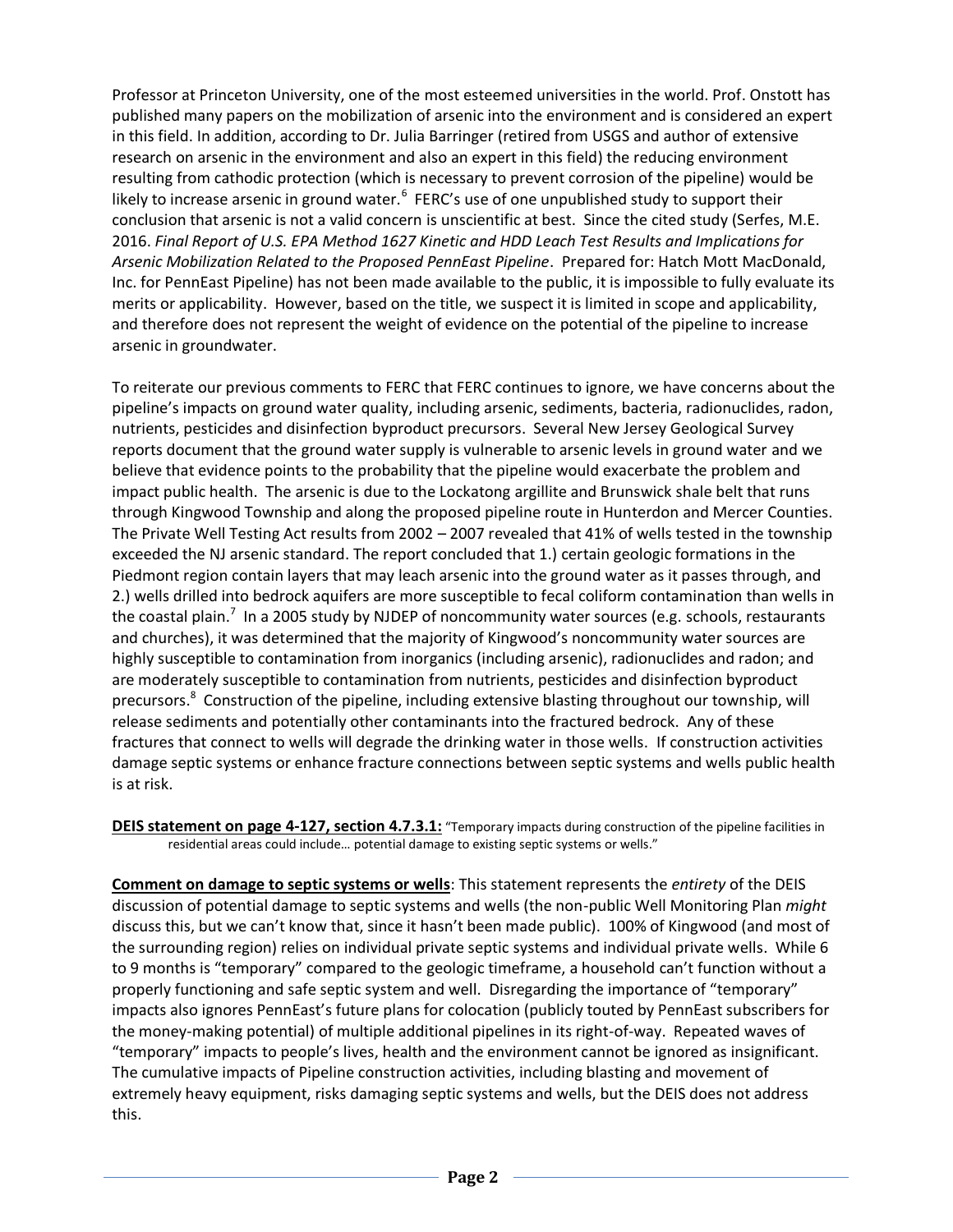**DEIS statement on page 4-26:** "In New Jersey groundwater provides 36 percent of the domestic pubic water and 16 percent of the private supply."

**Comment on contribution of ground water**: This statement is misleading (and also from an unsubstantiated source) and not applicable to the area surrounding the proposed PennEast pipeline route. In Kingwood Township 100% of the residents and businesses derive their water supply from wells. In fact, 100% of the water supply for the entire impacted region in New Jersey, with the exception of Lambertville, is ground water. These facts were abundantly reported in comments during pre-filing and scoping periods and still PennEast and FERC do not comprehend the importance of protecting our irreplaceable and scarce ground water resource. It would not be unreasonable to conclude that these irrelevant statistics were presented merely to discount the importance of ground water protection in the region.

**DEIS statement on page 4-26:** "…the Project **may** [emphasis added] encounter groundwater during construction activities…" and "PennEast has conducted a boring program to identify areas of potential liquefaction due to earthquakes and have found in general the water table is ten to twenty feet below the ground surface"

**Comment on depth to high water table**: The information presented in the DEIS ignores the shallow depth to water table in the majority of Kingwood Township. According to NRCS soils data, which local experience confirms, the water table in Kingwood in many locations is at the land surface (Kingwood ERI, 2009, figure 4c).<sup>9</sup> Another easily accessible data source which conflicts with FERC's statement is the USGS ground water monitoring network. The network has recorded minimum depth to well water level of 0.29 to 11.3 feet<sup>10</sup> for the 5 wells monitored within Hunterdon County, which represent the Precambrian, Passaic and Stockton aquifers (which are the aquifers crossed by the proposed route). Apparently, PennEast did not complete enough borings at appropriate locations within the proposed path of the pipeline to make such a generalized conclusion about the depth of bedrock along the proposed route. Failure to accurately account for the fact that there would be direct and permanent contact between ground water and the pipeline trench during and after construction is problematic. The pipeline trench may act to as a conduit for pollutants, temperature changes and alterations of flow patterns. Likewise, it's unlikely that a permanent saturated condition is good for the pipeline itself.

**DEIS, page 4-26:** Table 4.3.1-1 Principal Bedrock Aquifers Crossed by the PennEast Pipeline Project

**Comment on omission of data**: This table is incomplete and inaccurate. FERC entirely omits the argillite and shale bedrock aquifers (Lockatong, Passaic and Stockton Passaic formations of the Late Triassic Newark Group) that underlie the entire 7 mile length of the proposed route through Kingwood, as well as the other NJ municipalities. Kingwood residents derive 100% of their water supply from these aquifers.

### **DEIS, page 4-28:** Section 4.3.1.2 Bedrock Aquifers

**Comment on bedrock aquifers**: This section devotes a scant 1 paragraph to the aquifers of NJ, using only a fact sheet on the Physiographic Provinces of New Jersey as a reference. This boilerplate language diminishes the importance of our ground water and fails to demonstrate an understanding of ground water science. This section of the DEIS should accurately describe the characteristics of the aquifers the pipeline would go through.

The discussion of the impact of excavating the 7-10 ft ( $\textdegree$ 2-3 m) trench on ground water resources is misleading and indicates a lack of understanding of the local geology. Soil cover is thin and depth to bedrock can be as little as 1-2 meters. The soil is clayey with low permeability. The bedrock is a dense, impervious sedimentary rock (Passiac and Lockatong Formations) that is highly fractured (Figure 1). In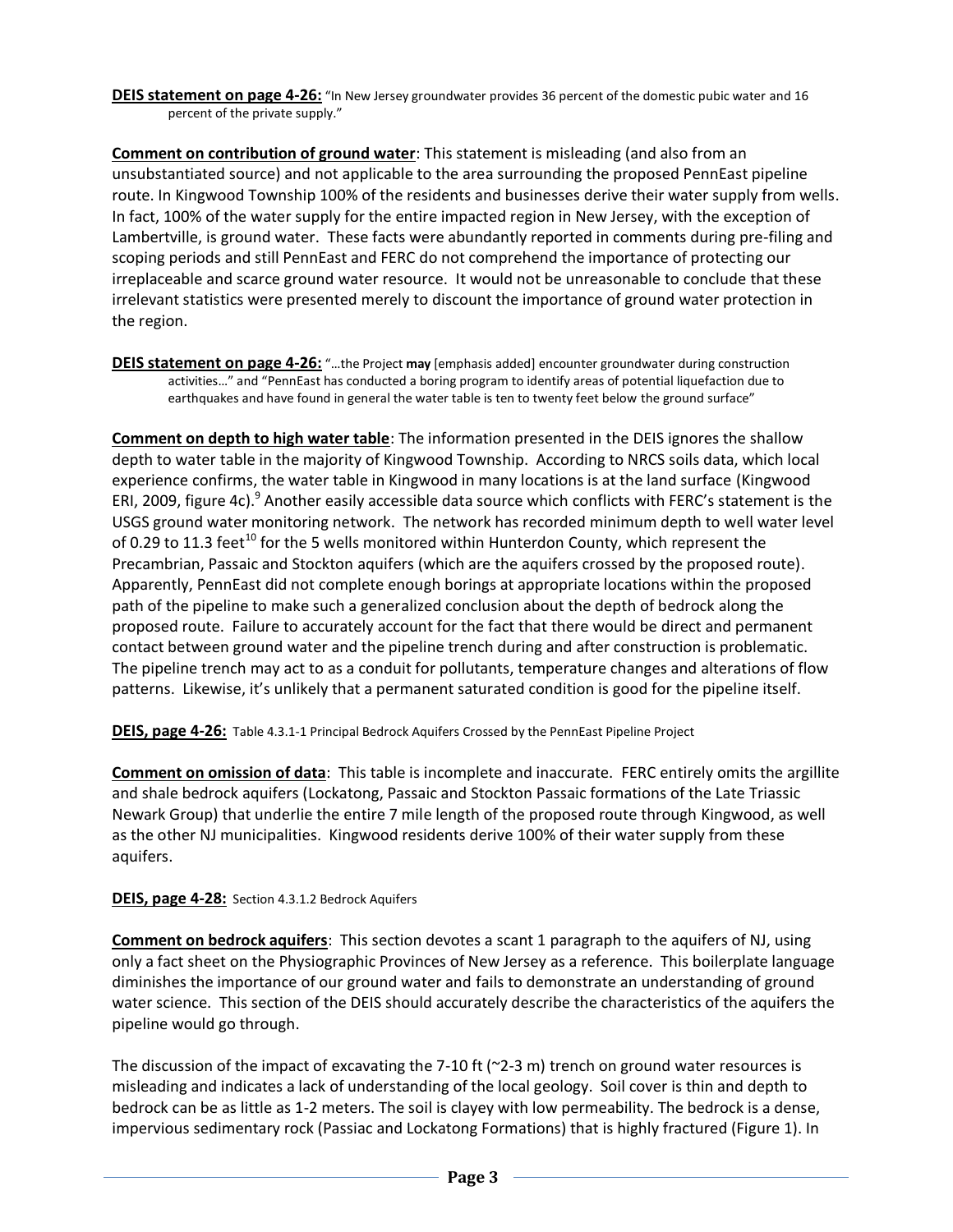some localities a highly weathered zone (saprolite) occurs. Ground water originates as infiltration of local precipitation that percolates slowly through clayey soils (plus saprolite) and even more slowly through the tortuous pathway of bedrock fractures. Primary porosity, permeability and storage in this soil/rock system are very low resulting in observed high seasonal water table depths shallower than 1 meter. The ground water system drains slowly as it consists of dipping, layered fractured rocks where ground water flow is restricted to bedding planes. Vertical fractures do not cut extensively across beds, but may provide local routes between beds (Figure 2).

The PennEast E&SCP statement that the pipeline would be above the water table and have no effect is **erroneous** and not based on an understanding of the local geology. The stated "special dewatering methods" involving the installation of trench breakers that would control water flow would be absolutely **ineffective** in this area of seasonally high water table. The disturbance would not be "temporary", but would be very likely to **permanently affect** the shallow recharging system.





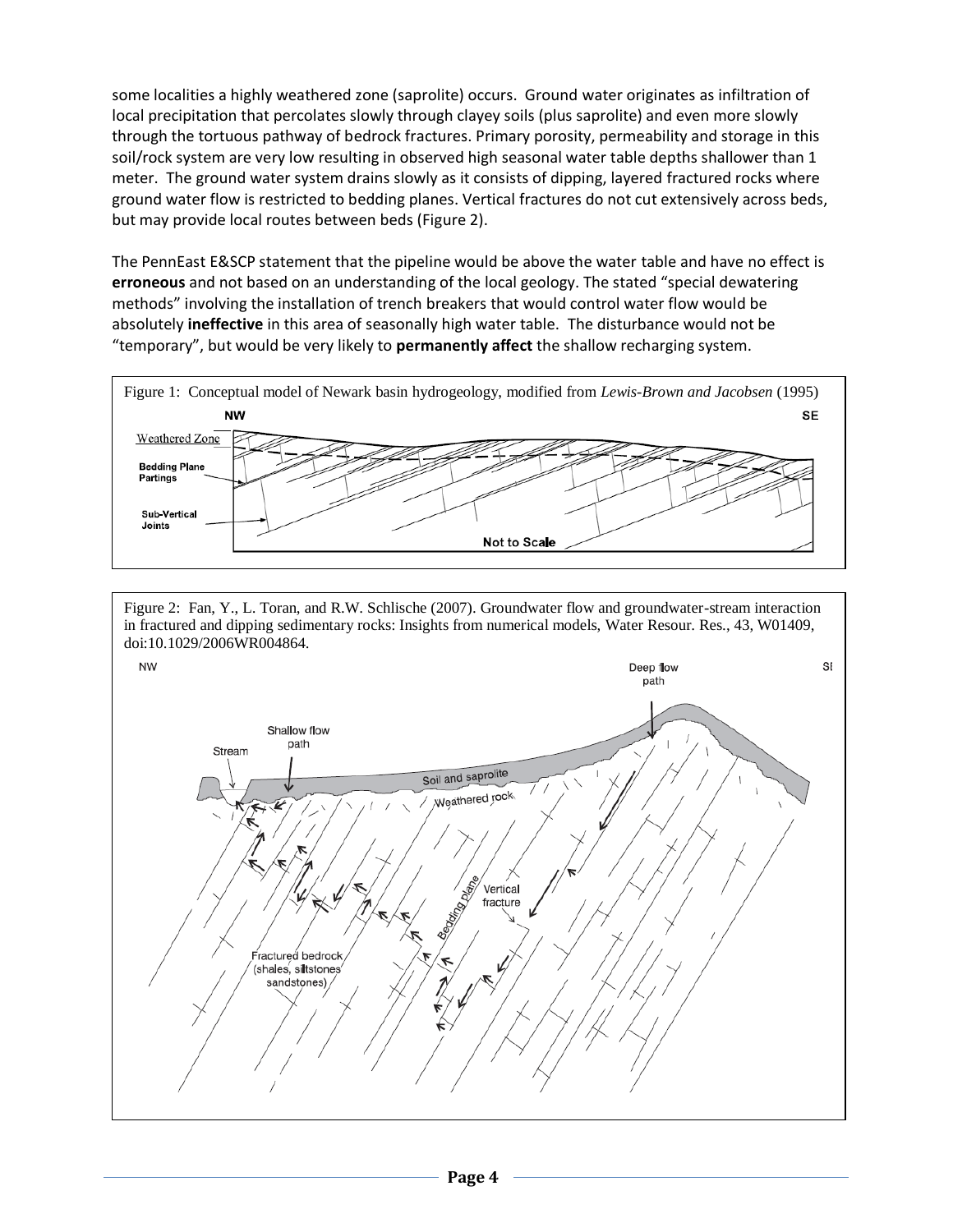#### **DEIS page 4-31 to 4-32:** section 4.3.1.5 Water Supply Wells

**Comment on water supply wells**: This section is only 4 paragraphs and again exhibits a lack of understanding of the unconfined fractured bedrock aquifers that underlie our township and the region. Why does PennEast plan to inventory and monitor only wells within 150' of the pipeline route? In our geology, wells may be impacted at distances of at least 0.8 miles. The description of the terms of the Well Monitoring Plan indicates only what PennEast may do in the future, after problems occur. This section is inadequate and does not state how wells will be protected during construction of the proposed pipeline.

**DEIS page 4-31:** "PennEast has prepared a Well Monitoring Plan to outline procedures for pre- and postconstruction monitoring of all identified drinking water supply wells …. We have reviewed the Well Monitoring Plan and find it acceptable."

**Comment on Well Monitoring Plan**: Why has the Well Monitoring Plan not been made public? As mentioned above, we find the 150' distance to be arbitrary and capricious. It would not protect our ground water resources and it would risk public health. It would put the burden of monitoring and remediation on landowners. Again, we rely 100% on ground water, without which we cannot live here. We believe that no person with an understanding of the characteristics of our unconfined fractured bedrock aquifers would find the Well Monitoring Plan, as outlined in the DEIS, acceptable.

- **DEIS, page 4-31 to 4-32:** "Because PennEast has not conducted surveys for water supply wells along the entire Project, **we recommend that:**
	- **"Prior to construction, PennEast should complete all necessary surveys for water supply wells and groundwater seeps and springs, identify public and private water supply wells within the construction workspace, and file with the Secretary a revised list of water wells and groundwater seeps and springs within 150 feet of any construction workspace (500 feet in areas characterized by karst terrain)."**

**Comment on private wells**: It is not necessary to have survey access to know that every property with a home within Kingwood has a private well. Second, the inventory must include wells within at least 0.8 miles of the proposed route. We also take issue with FERC's statement that it *recommends*, but not that it *requires* this information to be completed prior to construction\* . FERC's and PennEast's disregard for the importance of wells and ground water is reprehensible.

**DEIS page 4-33:** "Based on the geology and hydrogeology in these areas it is expected that the pipeline would be located above the water table and therefore not encounter potential groundwater contamination."

**Comment on potential contaminated ground water**: As described above in the "Comment on depth to high water table," this is demonstrably false in the Hunterdon County portion of the proposed route. Based on the typical depth to high water table and depth from ground surface to well water level, the pipeline is expected to be in direct contact with ground water through at least part of every year. In addition, this is a cursory treatment of the topic, stating only what PennEast may do if they find contaminated sites. Ground water cleanup after the fact can be ineffective. For example, in Kingwood, ground water was locally contaminated by MEL, Inc. in the 1980s. Beginning in 1990, NJDEP required MEL to remediate the site by continuously pumping the contaminated ground water from 7 on-site wells to prevent further off-site migration of salt contamination.<sup>11</sup> However, 14 years of continuous mitigation efforts have so far failed to reduce contamination in nearby wells, some of which are over

 $\overline{a}$ 

<sup>\*</sup> In addition, we take issue with all 80 instances where the DEIS acknowledges PennEast's failure to submit data and reports, although it's impossible to cover them all in detail here. Without this information, and other information gaps not even acknowledged by FERC, the DEIS fails to meet NEPA requirements and should not have been prematurely submitted for public comment.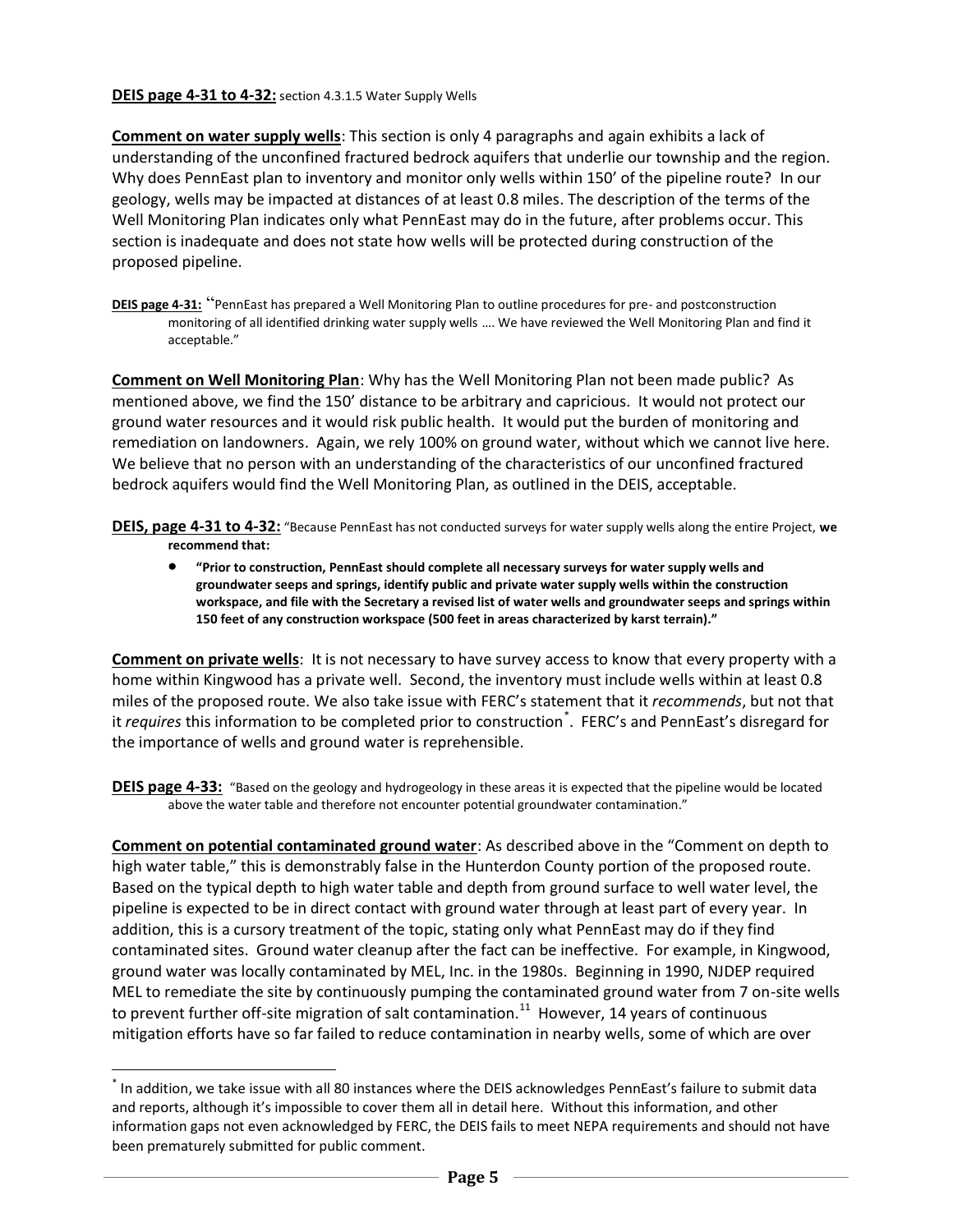3,000 feet from the pollution source.<sup>12</sup> The proposed pipeline could similarly contaminate wells temporarily or permanently. Would PennEast be responsible for providing potable water for any and all impacted well owners on a temporary or permanent basis? Public water does not exist in the township and is not a viable option due to the limited and sensitive ground water resource. Therefore, the only valid action to avoid violations of the Safe Drinking Water Act and the Clean Water Act is to prevent ground water contamination from occurring, which can be ensured only by the No-Action Alternative.

**DEIS pages 4-34 to 4-35:** 4.3.1.8 General Impacts and Mitigation for Groundwater Resources statement: "The proposed Project would not be expected to significantly impact groundwater quality or quantity during construction or operation.'"

**Comment 1 on general impacts and mitigation for ground water**: As stated in the paragraphs above, NO factual data is presented in the DEIS to support the conclusion that the pipeline would not significantly impact groundwater quality or quantity. In fact, the above sentence is the DEIS' first mention of the word "quantity" in reference to ground water. The potential for the pipeline to impact well yield during and as a result of excavation and blasting and to disrupt or drain our ground water recharge areas are critically important considerations to the 100% of Kingwood residents who rely on ground water. The potential impacts on ground water of the use of huge quantities of water for hydrostatic testing and HDD drilling is not even considered in the DEIS as an issue, even though the interrelationship between ground and surface water (i.e. the water cycle) is a basic scientific concept.

Limited ground water is one of the reasons that the *New Jersey State Development and Redevelopment Plan* designated about half of Kingwood (and surrounding areas) as "Environmentally Sensitive," declaring "**The future environmental and economic integrity of the state rests in the protection of these irreplaceable resources** …. **These resources are critically important not only for the residents of these areas, but for all New Jersey citizens** [emphasis added]."<sup>13</sup>

Furthermore, in a 2014 analysis of water availability, the NJ Geological and Water Survey (NJGWS) showed that the western half of Kingwood is already over allocated at Low Flow Margins<sup>†</sup> (LFM) ≤10% and the eastern half is already over allocated at LFM ≤18%, while a LFM ≤5% is actually recommended to protect the health of sensitive streams (such as C1 streams).<sup>14</sup> Therefore, for the sustainability of our ground water resource, Kingwood has work to do to reduce its current water demands. The use of large quantities of water for construction activities and hydrostatic testing (with no discernible benefit to township landowners or residents) quite simply cannot be accommodated in our water budget.

In addition, blasting this bedrock which has locally toxic levels of arsenic >10 ppb has the potential of seriously polluting the water as well. No reasonable person can draw a conclusion on a topic that was not even previously touched on, let alone given a thorough scientific evaluation. In regards to the entire ground water topic, the DEIS provides no specific data or studies about the potential impacts of a 36" high pressure natural gas transmission pipeline in unconfined fractured bedrock aquifers. The DEIS does not even indicate that there is an understanding that we have unconfined fractured bedrock aquifers, or what that means and why this matters.

**DEIS page 4-34:** "*The proposed pipeline installation would involve the excavation of a trench between about 7 and 10 feet*  deep to allow burial of the pipeline with 3 to 4 feet of cover. This depth is confined to surficial aquifers near the ground *surface and would not directly impact deeper bedrock aquifers crossed by the Project, nor is it expected to significantly* 

 $\overline{a}$ 

 $^{\dagger}$  The amount of water available is based on the Low Flow Margin (LFM) approach. This assumes that the amount of water that the combined surface water-unconfined aquifer system can lose to depletive and consumptive water use, without experiencing unacceptable ecological impacts is a percentage of the difference between the annual 7-day stream low flow that has a 10% chance of occurring each year (7Q10) and the September median stream flow at the HUC11 outlet. This approach is fully explained by Domber and others (2013). The low flow margin approach is an outgrowth of work by Hoffman and Rancan (2009) on the hydroecological integrity assessment process.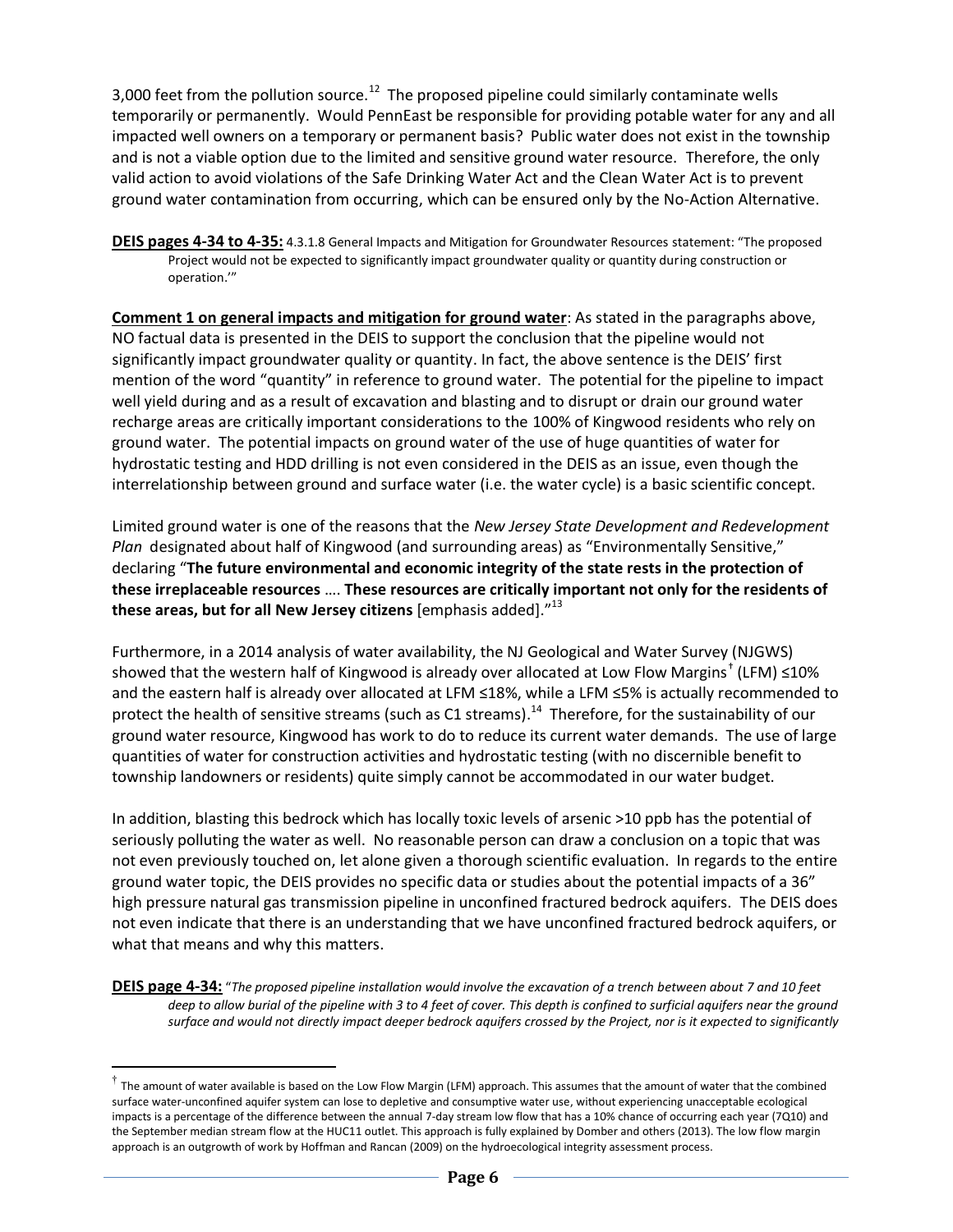*affect groundwater discharge or recharge patterns in the deeper aquifers being recharged by precipitation in these areas.*"

**Comment 1 on general impacts and mitigation for ground water**: The reference to a "deep aquifer" is confusing, perhaps trying to describe a confined aquifer, which is not the case in the Newark subgroup. There is only one aquifer system that underlies Kingwood. Researchers such as Jean C. Lewis (USGS publication WRI 94-4147)<sup>15</sup> found that the most productive portion of bedrock aquifers is the upper 150 feet. Dr. Robert Hordon, a Rutgers University hydrogeologist, was commissioned by the Kingwood Township Committee to study the ground water resources of Kingwood in 1995. Results of this study showed that Kingwood's well depths range from 100 to 800 feet and drawdown is high (i.e. when water is used, the well level rapidly decreases).<sup>16</sup> The deeper wells store ground water that infiltrates into the bore hole at a slow rate. In bedrock aquifers, there are fewer and fewer fractures that can hold and transmit water the deeper one goes. As previously mentioned the aquifers underlying Kingwood are unconfined and near the surface, i.e. the opposite of the statement that the pipeline construction area and the pipeline itself would not be in contact with ground water. Since, the DEIS bases the conclusion of no impacts on ground water on the false assumption that there would be no contact between the pipeline and ground water, the conclusion itself is therefore false. NO factual data or published reports from qualified organizations is presented in the DEIS to support the conclusion that the pipeline would not significantly affect groundwater discharge or recharge patterns.

**DEIS page 4-34:** "*Minor temporary impacts on groundwater may include changes in percolation rates from clearing of vegetation, dewatering of the trench and bore pits, soil mixing and compaction prior to restoration, and blasting. Clearing vegetation from within the construction right-of-way would remove this natural filter layer and localized runoff may be enhanced in the disturbed areas of the right-of-way during construction activities. The reduction in infiltration rates along the right-of-way and increase in surface runoff during storm events could result in increases in localized soil erosion and sedimentation. PennEast would implement its E&SCP and our Plan and Procedures to minimize erosion potential of soils in the right-of-way, minimize the mobilization of soils on steep slopes via storm water runoff, and minimize sedimentation in waterbodies crossed by the right-of-way*."

**Comment 2 on general impacts and mitigation for ground water**: There are no scientific studies referenced to document that the potential ground water impacts listed would be "minor" and "temporary."

**DEIS page 4-35:** "… *pipeline burial would be above the groundwater table in most of the aquifers identified and would not impact groundwater discharge or recharge patterns in the deeper aquifers being recharged by precipitation in these areas. Therefore, no effect to recharge of any SSA would be expected to occur*."

**Comment 3 on general impacts and mitigation for ground water**: As previously mentioned, this statement is false and therefore the assumption of no potential impacts has no basis.

**DEIS page 4-35:** "*Trenching activity for pipeline installation would result in disturbance and redistribution of surface soils and shallow subsurface soils. This disturbance, however, would be temporary and limited to the construction right-of-way and workspace. The accumulation of water in low lying areas of the open trench, which may require dewatering of the trench, could also affect immediate surficial groundwater flow patterns*."

**Comment 4 on general impacts and mitigation for ground water**: FERC's characterization that the disturbance would be "temporary" is not supported by scientific studies. From personal experience, we know that construction activities can and do cause sediment (and potentially other contaminants) to enter our well water, at distances far greater than 150'. It's not uncommon in Kingwood for residents to experience dirty water when construction is occurring nearby. While ground water typically moves quite slowly, ground water in fractures can potentially move much more quickly. A contaminant could travel quickly through fractures, with little soil contact to allow for filtration or degradation of pollutants. While FERC may deem a period of 6 to 9 months "temporary," we feel that 6 to 9 months of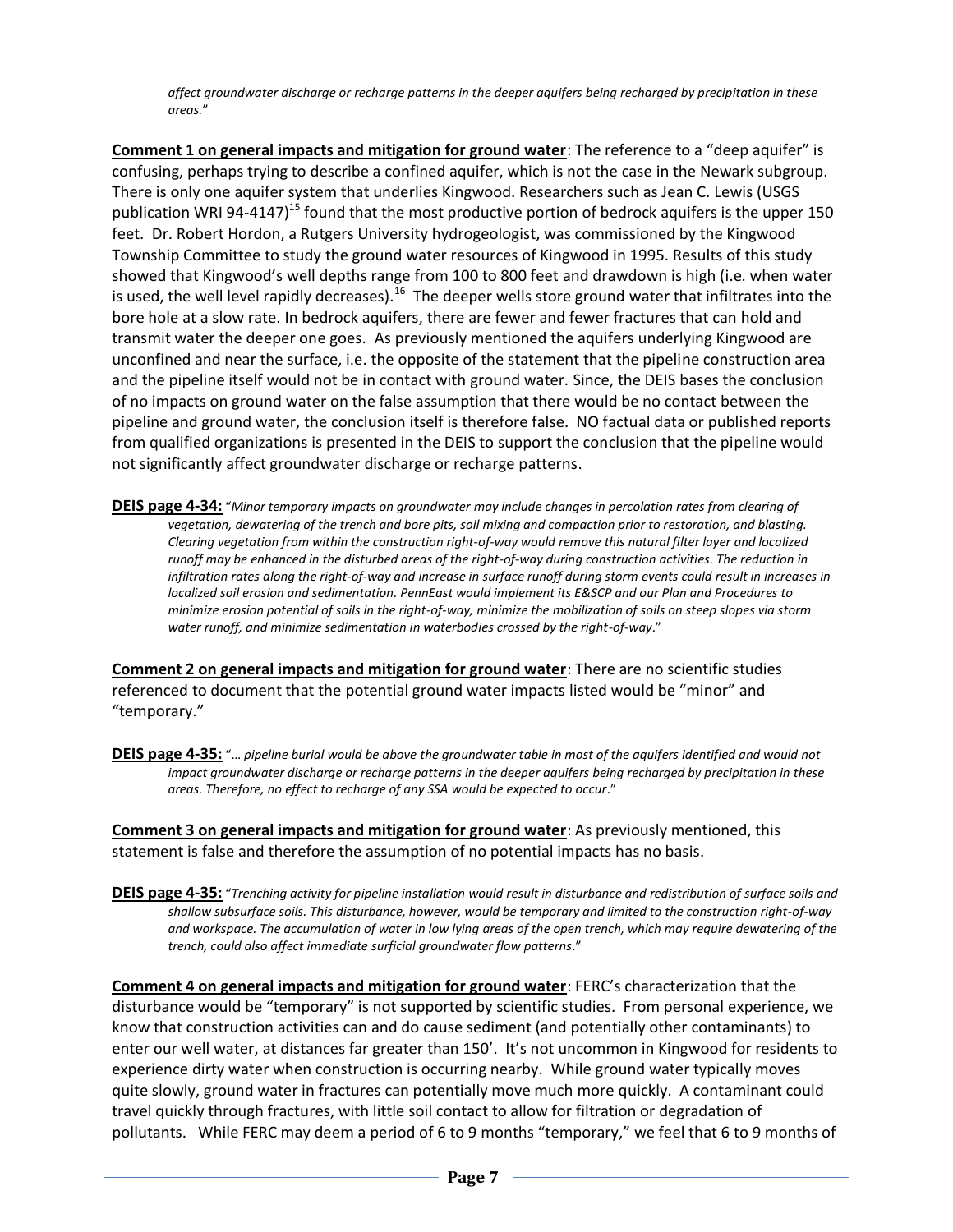exposure to sediment laden well water (which could contain other contaminants as well) is not acceptable for protection of public health. Disregarding the importance of "temporary" impacts also ignores PennEast's future plans for colocation (publicly touted by PennEast subscribers for the moneymaking potential) of multiple additional pipelines in its right-of-way. Repeated waves of "temporary" impacts to people's lives, health and the environment cannot be ignored as insignificant.

**DEIS page 4-35:** "In the event of a natural gas leak, the gas would discharge to the atmosphere and not directly impact underlying groundwater.

**Comment on natural gas (methane) leaks:** In areas of wet or saturated soils, methane leaking from the pipeline could dissolve into the ground water. At the warm temperature surrounding the pipeline, the solubility of methane in water is about 17  $ppm<sup>17</sup>$  (solubility of methane is less in warmer water, more in cooler temperaturs). Further away from the pipe, as the temperature cools to ambient ground water conditions, it is possible that methane in the water could accumulate in higher concentrations, and that the resulting methane-laden water could move through fractures into deeper rock. That water would be expected to maintain high concentrations of methane because water becomes a more effective solvent as pressure increases. Therefore, since there is a risk of methane entering the ground water and entering wells, the statement in the DEIS is demonstrably false. According to USGS, the Office of Surface Mining recommends that methane concentrations ranging from 10 to 28 ppm in water (or 3 to 5 percent by volume in air) signify an action level where the situation should be closely monitored, and if the concentration increases, the area should be vented to prevent methane gas buildup; while at concentrations of 28 ppm, methane becomes flammable in air.<sup>18</sup>

**DEIS page 4-35:** "*In areas where blasting or rock hammering may be needed to excavate the trench to proper depth, fracturing of the bedrock may result in shallow groundwater infiltration in these areas. Blast charges would be limited to that needed to fracture rock to the required trench depth, and fracturing of bedrock would therefore be limited to within several feet of the pipeline trench*."

**Comment 5 on general impacts and mitigation for ground water**: First, we expect that *all or nearly all* areas of Kingwood will require blasting and rock hammering, not least the 6,000' HDD planned for Lockatong Creek, which in effect would be one *giant* blasting and rock hammering operation, so use of the word "may" is misleading. Shallow ground water is exactly what we have, as previously discussed. While it's possible (although no references are presented to substantiate it) that impacts to the *bedrock* would be limited to within several feet of the pipeline trench, there is no evidence presented to substantiate a conclusion that there would be no impacts to our ground water quality and quantity from pipeline construction.

**DEIS page 4-35, section 4.3.1.9 Conclusion:** "*No long-term impacts on groundwater are anticipated from construction and operation of the Project because disturbances would be temporary, erosion controls would be implemented, natural ground contours would be restored, and the right-of-way would be revegetated. Implementation of PennEast's E&SCP, as well as our recommendations, would limit impacts on groundwater resources*."

**Comment on conclusion**: The DEIS provides no data or published reports from qualified persons or organizations about the potential impacts of a 36" high pressure natural gas transmission pipeline in unconfined fractured bedrock aquifers. Therefore, FERC has no basis to support the conclusion that the pipeline would not significantly affect ground water quality, quantity or flow or recharge patterns. In fact, readily available information, such as that submitted by Kingwood Township, scientists such as Prof. Onstott, and others were not incorporated or addressed. The DEIS contains discrepancies, errors, unanswered questions and data gaps.

**No reasonable person could conclude that impacts to wells, septic systems or ground water during 6 to 9 months of construction should be disregarded as "temporary."**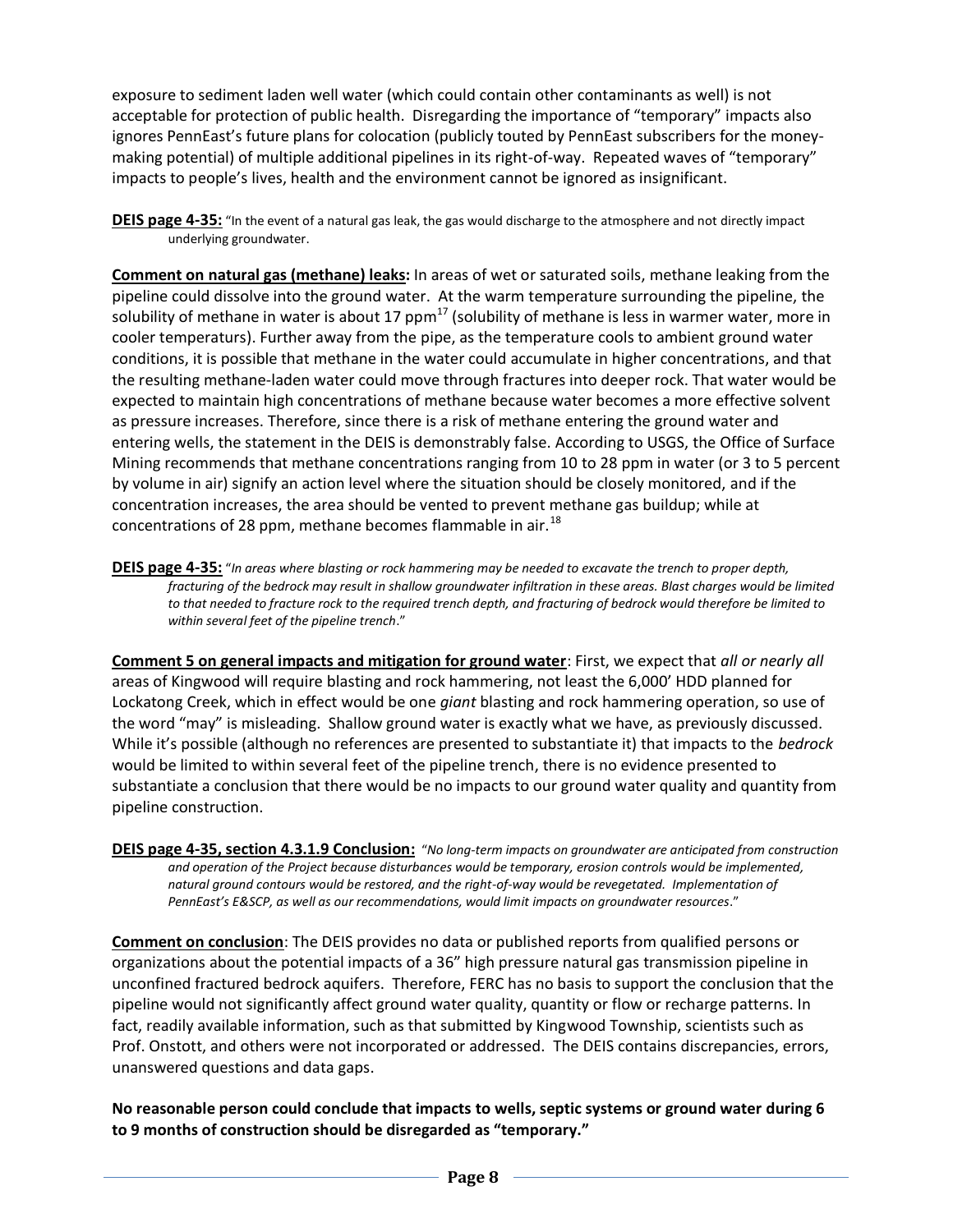**No reasonable person would conclude that the both the construction and operation of the pipeline could not cause significant temporary and long-term impacts on ground water.** 

**The information contained within the DEIS does not support the conclusion that the impacts of the proposed PennEast pipeline project on ground water would be negligible.** 

**The information contained within the DEIS does not support the conclusion that all impacts could be mitigated to less-than-significant levels.**

**Only the no-action alternative yields a scenario where our ground water resource and public health is not at risk from pipeline impacts.**

Thank you for your full consideration of Kingwood Township's comments.

Sincerely,

# The Kingwood Township Environmental Commission

CC: Kingwood Township Committee Congressman Leonard Lance Senator Robert Menendez Senator Cory Booker Assemblyman John DiMaio Assemblyman Erik Peterson Senator Michael J. Doherty Hunterdon County Freeholders